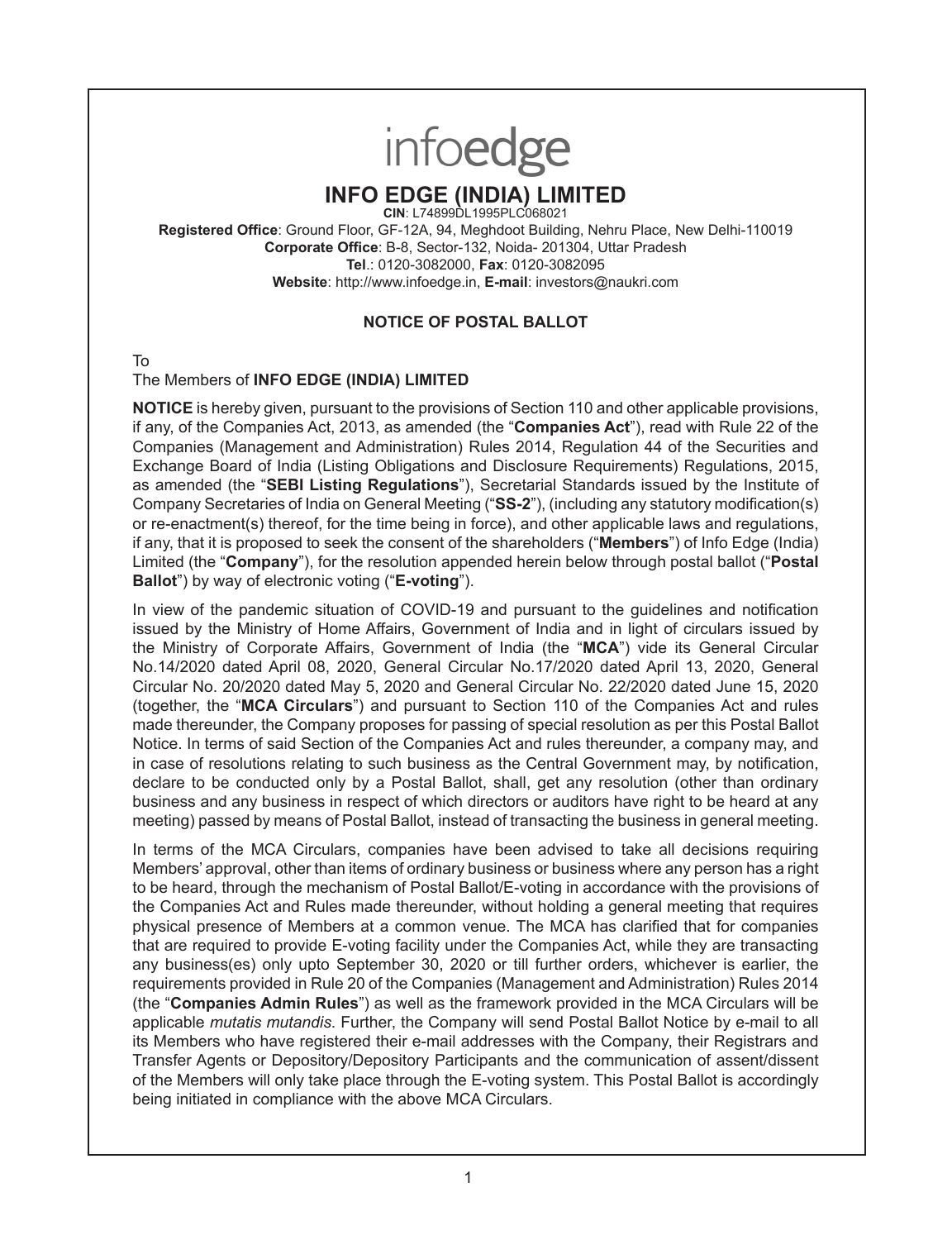In compliance with Regulation 44 of the SEBI Listing Regulations and pursuant to the provisions of Section 108 and Section 110 of the Companies Act read with Rule 20 of the Companies Admin Rules, each as amended, read with other applicable rules of the Companies Admin Rules and the MCA Circulars, the Company has extended only the E-voting facility to its Members, to enable them to cast their votes electronically instead of submitting the postal ballot form. The instructions for E-voting are appended to this Postal Ballot Notice.

The Company has engaged the services of Link Intime India Private Limited ("**Link Intime**") for providing E-voting facility to the Members of the Company, enabling them to cast their vote in a secure manner.

The E-voting facility is available at the link https://instavote.linkintime.co.in. For the process and the manner in which E-voting has to be undertaken, please refer to the instructions for E-voting provided in this Notice after the proposed Resolution.

The Board of Directors of the Company (**the "Board**") at its meeting held on June 22, 2020, in compliance with Rule 22(5) of the Companies Admin Rules, appointed Mr. Rupesh Agarwal (Membership No. A16302), Managing Partner, M/s. Chandrasekaran Associates, Practicing Company Secretaries failing him, Mr. Shashikant Tiwari (Membership No. A28994), Partner, M/s. Chandrasekaran Associates, Practicing Company Secretaries as the Scrutinizer to scrutinize the Postal Ballot/E-voting process in a fair and transparent manner. Please note that there will be no physical meeting of the Members of the Company as no meeting will be required to be called in terms of the MCA Circulars.

In accordance with the requirements of the MCA Circulars, hard copy of the Postal Ballot Notice along with the Postal Ballot forms and pre-paid business envelope will not be sent to the Members for this Postal Ballot.

You are requested to peruse the following proposed Resolution along with the Explanatory Statement and thereafter record your assent or dissent by means of E-Voting facility only, provided by the Company, not later than 5:00 PM on Monday, July 27, 2020. The assent or dissent received after such date and time shall be treated as if reply from the Member has not been received.

#### **Issuance of Equity Shares through Qualified Institutions Placement**

To consider and, if thought fit, to pass, with or without modification(s), the following Resolution as a **Special Resolution**:

**"RESOLVED THAT** pursuant to the applicable provisions of Sections 23, 42, 62, 179 and other applicable provisions, if any, of the Companies Act, 2013, as amended (the "**Companies Act**") and the rules framed thereunder including the Companies (Prospectus and Allotment of Securities) Rules, 2014 and the Companies (Share Capital and Debentures) Rules, 2014, including any amendment(s) thereto or re-enactment(s) thereof, the relevant provisions of the Memorandum and Articles of Association of the Company and in accordance with the regulations for qualified institutions placement contained in Chapter VI and other applicable provisions of the Securities and Exchange Board of India (Issue of Capital and Disclosure Requirements) Regulations, 2018 (the **"SEBI ICDR Regulations"**), including any amendment(s), modification(s), variation(s) or reenactment(s) thereof including any circulars and notifications issued thereunder, the Securities and Exchange Board of India (Listing Obligations and Disclosure Requirements) Regulations, 2015, as amended, (the **"SEBI Listing Regulations"**), and the uniform listing agreements entered into by the Company with the BSE Limited and the National Stock Exchange of India Limited (collectively referred to as **"Stock Exchanges"**), where the equity shares of the Company of face value of Rs. 10 each (the "**Equity Shares**") are listed, the applicable provisions of the Foreign Exchange Management Act, 1999, and the rules and regulations made thereunder, (including any amendment(s), statutory modification(s), variation(s) or re-enactment(s) thereof, for the time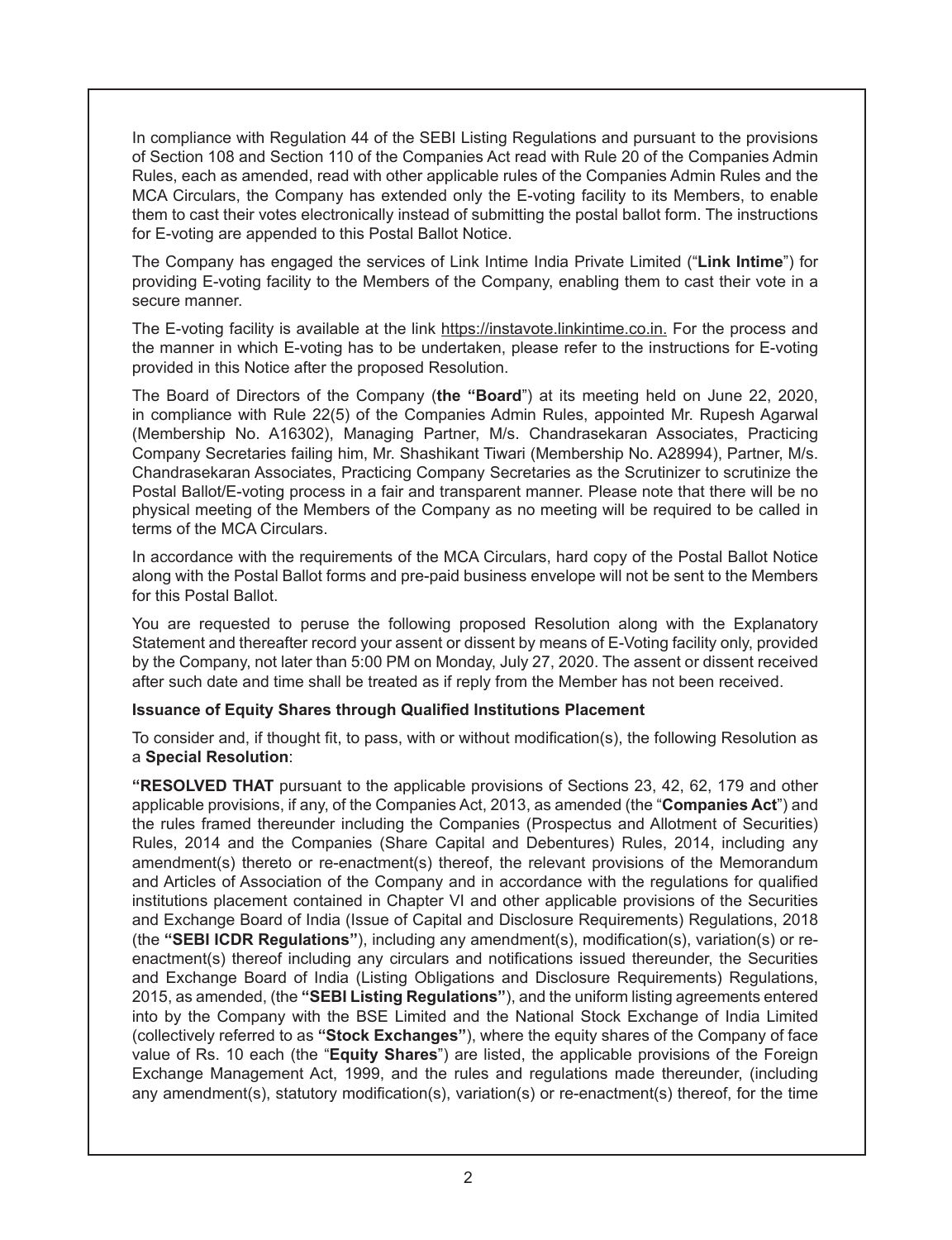being in force) Foreign Exchange Management (Non-debt Instruments) Rules, 2019, including any amendments, statutory modification(s) and/or re-enactment thereof, of the extant applicable, consolidated Foreign Direct Investment Policy issued by the Department for Promotion of Industry and Internal Trade, Ministry of Commerce and Industry, Government of India, as amended and replaced from time to time and such other applicable rules, regulations, guidelines, notifications, circulars and clarifications issued/ to be issued thereon by the Government of India, Ministry of Corporate Affairs, the Reserve Bank of India, the Securities and Exchange Board of India (the **"SEBI"**), the Stock Exchanges and/or any other governmental/regulatory/statutory authorities in India or abroad, from time to time the (**"Appropriate Authorities"**) to the extent applicable including the terms, conditions, modifications, consents, sanctions and approvals of any of the Appropriate Authorities and guidelines and clarifications issued thereon from time to time and subject to such conditions and modifications as may be prescribed by any of them while granting such terms, conditions, modifications, approvals, permissions, consents and sanctions, which may be agreed to by the Board of Directors of the Company (the "**Board**" which term shall be deemed to include any committee(s) constituted/ to be constituted by the Board or empowered by the Board to exercise its powers including the powers conferred by this resolution), consent of the members be and is hereby accorded to the Board to create, offer, issue and allot such number of Equity Shares to Qualified Institutional Buyers (**"QIBs"**), as defined in SEBI ICDR Regulations, through a Qualified Institutions Placement (**"QIP"**), pursuant to and in accordance with the provisions of Chapter VI of the SEBI ICDR Regulations, whether or not such QIBs are members of the Company, on the basis of the placement document(s) and/or other letter or circular, at such time or times in one or more tranche or tranches, for cash, at such price or prices as may be deemed fit, including a discount that may be permitted under the SEBI ICDR Regulations over the floor price calculated as per Regulation 176 of the SEBI ICDR Regulations, such that the total amount to be raised through the issue of Equity Shares in the QIP shall not exceed Rs.1,875 Crore (Rupees One Thousand Eight Hundred and Seventy Five Crore only), to be subscribed to in Indian or its equivalent of any foreign currency(ies) by all eligible investors, including resident or non-resident/foreign investors (whether institutions and/or incorporated bodies and/or trusts or otherwise) /foreign portfolio investors/mutual funds/pension funds/venture capital funds/banks/ alternate investment funds/ Indian and/or multilateral financial institutions/ insurance companies and any other category of persons or entities who are authorized to invest in Equity Shares of the Company as per extant regulations/guidelines or any combination of the above as may be deemed appropriate in consultation with the lead managers and whether or not such investors are members of the Company (collectively called **"Investors"**), to all or any of them, jointly or severally through a placement document, on such terms and conditions considering the prevailing market conditions and other relevant factors wherever necessary, in one or more tranche or tranches, at such price or prices (at prevailing market price or at permissible discount or premium to market price in terms of applicable regulations) and on such terms and conditions as may be agreed in consultation with the lead managers including the discretion to determine the categories of Investors, considering the prevailing market conditions and other relevant factors wherever necessary, to whom the offer, issue and allotment of Equity Shares shall be made to the exclusion of others, in such manner and where necessary in consultation with the lead managers and/or other advisors or otherwise on such terms and conditions and deciding of other terms and conditions like number of Equity Shares to be issued and allotted, fixing of record date or book closure, if required, as may be decided, in each case, subject to the applicable laws."

**"RESOLVED FURTHER THAT** the issue and allotment of Equity Shares by way of QIP as aforesaid shall be in terms of Chapter VI of the SEBI ICDR Regulations, including:

i. the allotment of the Equity Shares shall be completed within 365 days from the date of the special resolution of the members of the Company or such other time as may be allowed under the SEBI ICDR Regulations;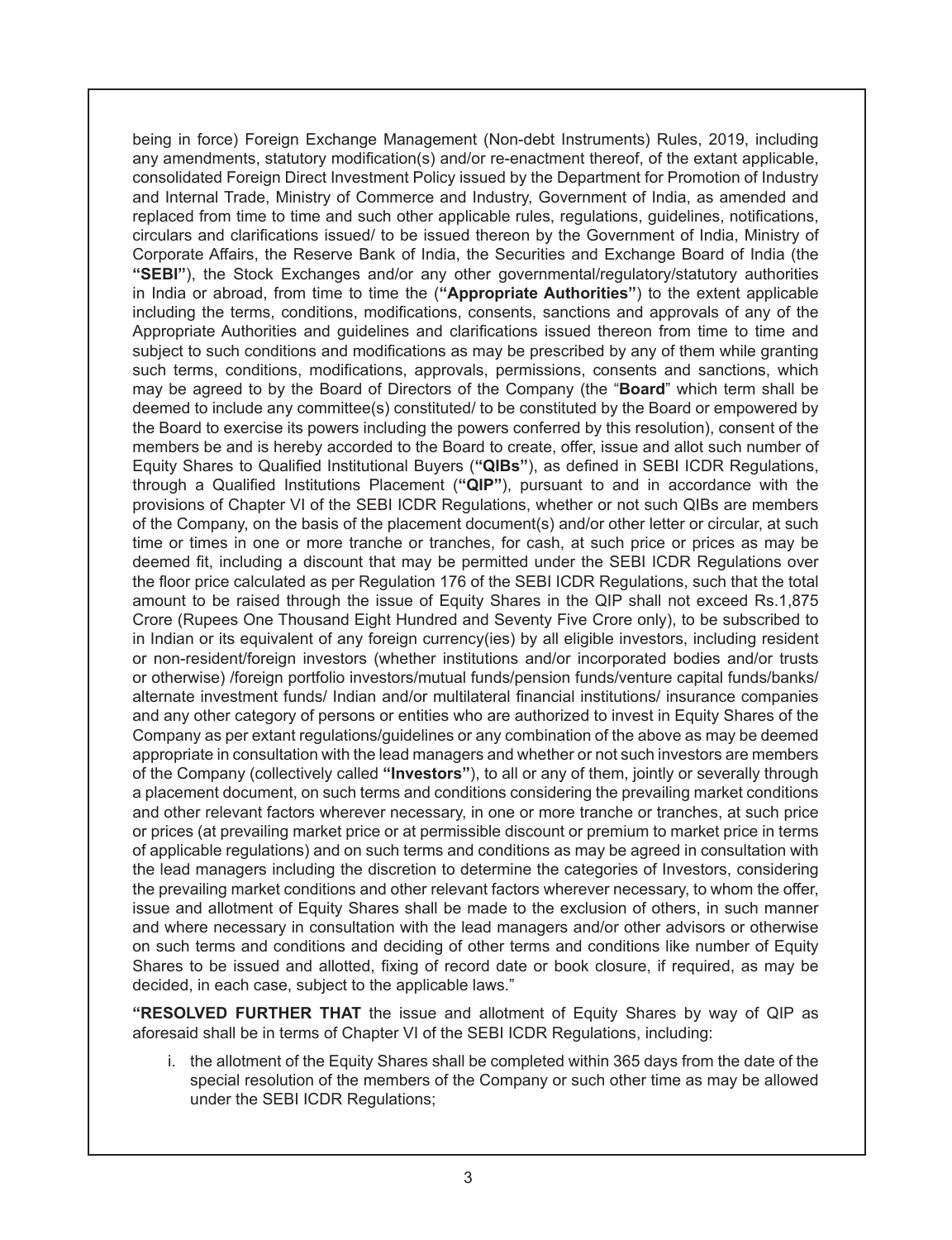- ii. the Equity Shares issued shall rank *pari passu* in all respects including entitlement to dividend and voting rights or otherwise with the existing Equity Shares of the Company in all respects as may be provided under the terms of issue and in accordance with the placement document(s);
- iii. the Equity Shares to be created, offered and issued by way of QIP shall be subject to the provisions of Memorandum and Articles of Association of the Company;
- iv. no partly paid-up Equity Shares shall be issued/allotted;
- v. the relevant date for the purpose of pricing of the Equity Shares to be issued, shall be the date of the meeting in which the Board decides to open the proposed issue of Equity Shares, subsequent to the receipt of members' approval in terms of provisions of the Companies Act and other applicable laws, rules, regulations and guidelines in relation to the proposed issue of the Equity Shares;
- vi. it shall be at such price which is not less than the price determined in accordance with the pricing formula provided under Regulation 176(1) of the SEBI ICDR Regulations (the "**QIP Floor Price**"), provided that the Board may, in consultation with the lead managers, offer such discount as may be permitted under the SEBI ICDR Regulations or other applicable law over the QIP Floor Price or such other discount to the QIP Floor Price as may be permitted under applicable law;
- vii. no single QIB shall be allotted more than 50% of the total issue size and the minimum number of allottees shall be as per the SEBI ICDR Regulations; and
- viii. the Equity Shares allotted in the QIP shall not be sold for a period of one year from the date of allotment, except on a recognized Stock Exchange or except as may be permitted from time to time by the SEBI ICDR Regulations."

**"RESOLVED FURTHER THAT** without prejudice to the generality of the above, the aforementioned Equity Shares to be allotted by way of the QIP may have such features or attributes or any terms or combination of terms in accordance with international practices to provide for the tradability and free transferability thereof as per the prevailing practices and regulations in the capital markets including but not limited to the terms and conditions in relation to payment of dividend, issue of additional Equity Shares and any other manner as permitted from time to time by the SEBI ICDR Regulations and the Company be and is hereby authorized, in its absolute discretion, in such manner, as it may deem fit, to dispose-off such of the Equity Shares that are not subscribed."

**"RESOLVED FURTHER THAT** the Company be and is hereby authorized to engage/appoint lead managers, underwriters, guarantors, depositories, custodians, registrars, bankers, lawyers, advisors and all such agencies/intermediaries, as are or may be required to be appointed, involved or concerned in such offerings and to remunerate them by way of commission, brokerage, fees or the like including reimbursement of out of pocket expenses incurred by them and also to enter into and execute all such arrangements, agreements, memoranda, documents etc., with such agencies/ intermediaries as per the SEBI ICDR Regulations."

"**RESOLVED FURTHER THAT** for the purpose of giving effect to any offer, issue or allotment of Equity Shares by way of the QIP, subject to approval of the shareholders, the Board or any duly constituted committee thereof, including the Committee of Executive Directors or any of the director, or officials be and is hereby authorized and empowered to do all such acts, deeds, matters and things, as it may, in its absolute discretion, deem necessary or desirable for such purpose, including without limitation, determining terms and conditions for issuance of Equity Shares by way of the QIP including the number of such Equity Shares that may be offered in domestic and international markets and proportion thereof, issue price and discounts permitted under applicable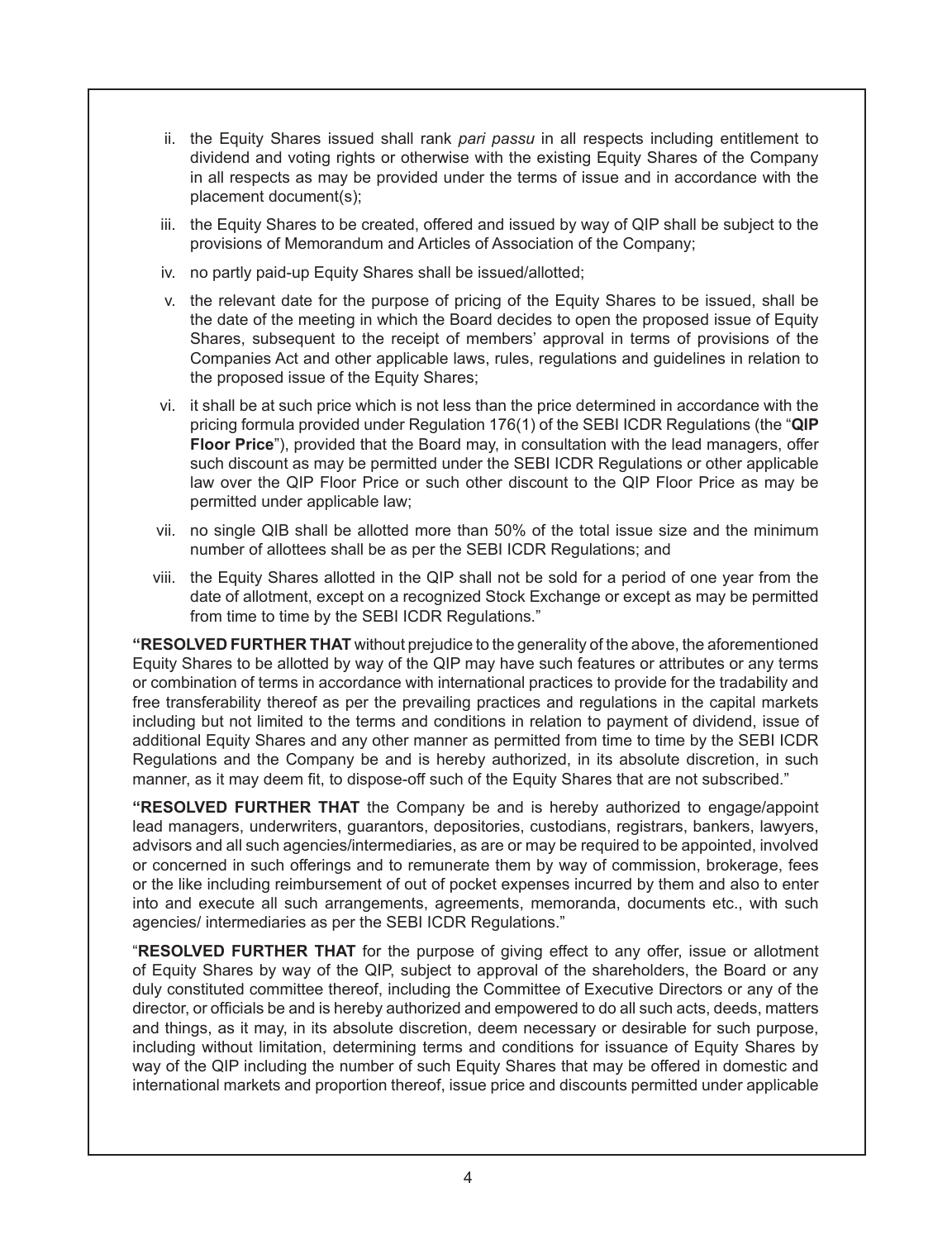law, timing for issuance of such Equity Shares and shall be entitled to vary, modify or alter any of the terms and conditions as it may deem expedient, entering into and executing arrangements for managing, marketing, listing, trading and entering into and executing arrangements with the lead managers, legal advisors, depository, custodian, registrar, escrow agent and executing other agreements, including any amendments or supplements thereto, as necessary or appropriate and to finalize, approve and issue any document(s) or agreement(s) including but not limited to placement document and filing such documents (in draft or final form) with any Indian or foreign regulatory authority or Stock Exchanges and sign all deeds, documents and writings and to pay any fees, commissions, remuneration, expenses relating thereto and with power on behalf of the Company to settle all questions, difficulties or doubts that may arise in regard to the issue, offer or allotment of Equity Shares and take all steps which are incidental and ancillary in this connection, including in relation to utilization of the issue proceeds, as it may in its absolute discretion deem fit without being required to seek further consent or approval of the members or otherwise to the end and intent that the members shall be deemed to have given their approval thereto expressly by the authority of this resolution."

> **By Order of the Board of Directors** For **Info Edge (India) Limited**

**Place: Noida MM Jain Date: June 22, 2020 SVP-Secretarial & Company Secretary Membership No. FCS 9598**

#### **Notes:**

- 1. An explanatory statement pursuant to Section 102 and Section 110(1) of the Companies Act read with the Companies Admin Rules, setting out the material facts and reasons for the resolution in respect of the special business set out above is annexed hereto. A copy of the Postal Ballot Notice is also available on the website of the Company at www. infoedge.in and on the website of the Company's Registrar and Transfer Agent ("**RTA**"), Link Intime India Private Limited ("**Link Intime**") at https://instavote.linkintime.co.in and at the relevant sections of the websites of the Stock Exchanges on which the shares of the Company are listed.
- 2. Members who have not registered their e-mail addresses with either the Company's RTA or their Depository Participant ("**DP**") are requested to register the same with the RTA in accordance with the process specified herein below at point no. 11(C), for procuring user id and password and registration of e-mail ids for E-voting for the resolution set out in this Postal Ballot notice.
- 3. Dispatch of the Notice shall be deemed to be completed on the day on which Link Intime sends out the communication for the postal ballot process by a e-mail to the members of the Company. The portal for E-voting will remain open for the Members for exercising their voting from Sunday, June 28, 2020 at 9:00 AM India Standard Time **("IST")** until Monday, July 27, 2020 at 5:00 PM (IST) both days inclusive. The E-voting needs to be exercised by 5:00 PM (IST) on Monday, July 27, 2020. Please note that E-voting module will be disabled for voting by RTA after the said date and time. During this period, the Members of the Company holding shares either in physical form or dematerialised form, as on Friday, June 19, 2020 (the "**Cut-off Date**"), may cast their vote electronically. Once vote on a resolution is cast by the member, he/ she shall not be allowed to change it subsequently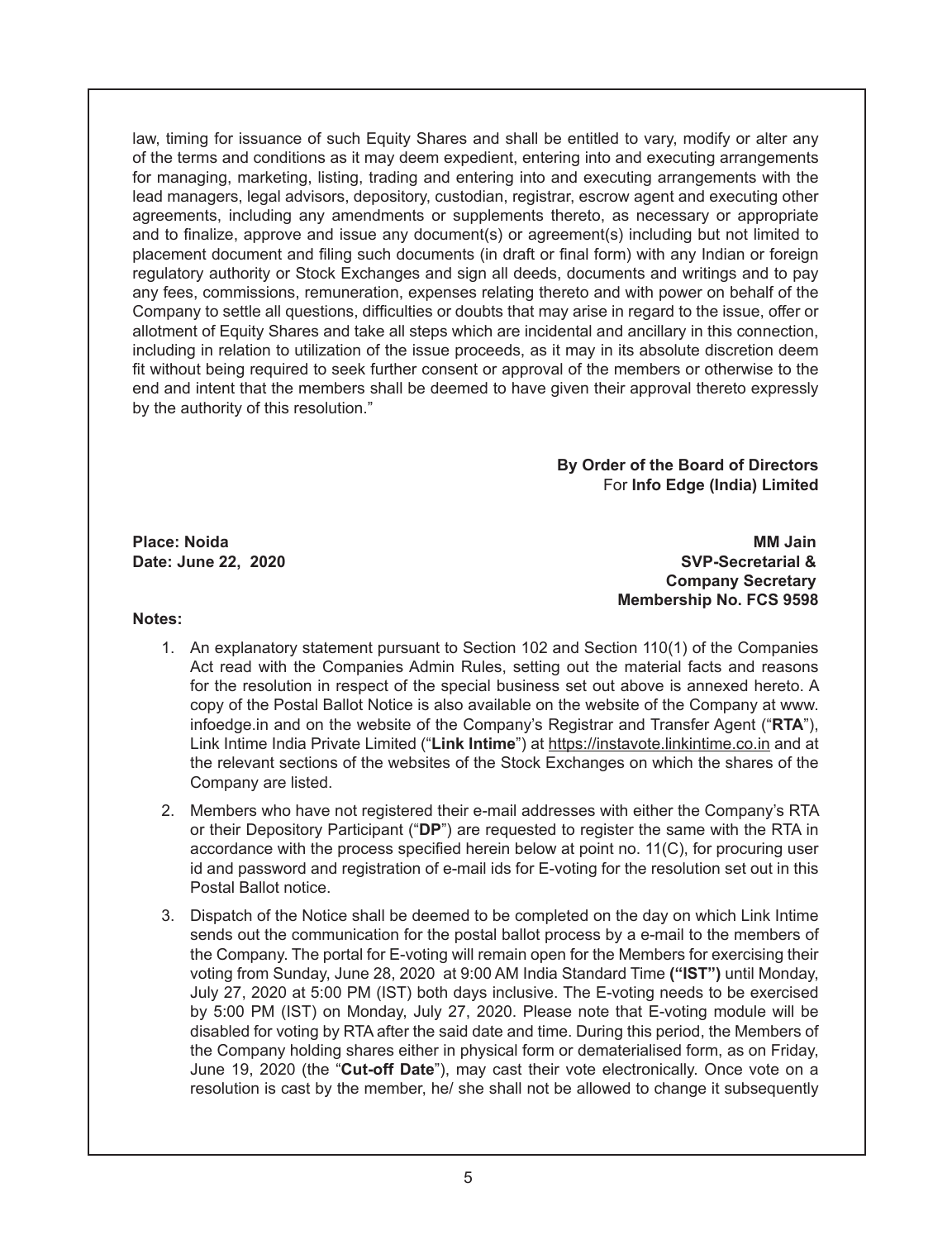or cast the vote again.

- 4. The resolution, if passed by the requisite majority, shall be deemed to have been passed on the last date specified by the Company for E-voting, i.e., Monday, July 27, 2020. Further, resolution passed by the Members through E-voting is deemed to have been passed effectively at a general meeting.
- 5. The Postal Ballot notice is being sent by email to all the Members of the Company whose name appears in the Register of Members/List of Beneficial Owners, as maintained by National Securities Depository Limited ("**NSDL**")/Central Depository Services (India) Limited ("**CDSL**") as on the Cut-off Date and who have registered their e-mail addresses in respect of electronic holdings with NSDL/CDSL through the concerned Depository Participants and in respect of physical holdings with the Company's RTA. Each Member's voting rights shall be in proportion to his/her share of the paid-up equity share capital of the Company as on Cut-Off date, which will only be considered to avail the facility of E-voting.
- 6. It is clarified that if a Member fails to provide or update relevant e-mail address to the Company or to the Depository Participant, as the case may be, the Company will not be in default for not delivering the notice via e-mail.
- 7. Only those members whose names are recorded in the Register of Members of the Company or in the list of Beneficial Owners maintained by the Depositories as on the Record Date will be entitled to cast their votes by Postal Ballot or e-voting. A person who is not a Member as on the Cut-off Date shall treat this notice for information purposes only.
- 8. All the documents referred to in this Notice and the Explanatory Statement pursuant to Section 102 of the Companies Act along with Statutory Registers as may be applicable, will be available for inspection via electronic mode until the last day of E-voting, i.e. Monday, July 27, 2020. Members can inspect the same by writing an e-mail to the Company at investors@naukri.com.
- 9. As required by Rule 20 and Rule 22 of the Companies Admin Rules, read with the MCA Circulars and the SEBI Listing Regulations, the details pertaining to this Postal Ballot will be published in one English national daily newspaper circulating throughout India (in English language) and one Hindi daily newspaper circulating in Delhi where the registered office of the Company is situated (in vernacular language, i.e., Hindi).
- 10. In compliance with the provisions of Section 108, 110 and other applicable provisions, if any, of the Companies Act read with rules made there under, Regulation 44 of the SEBI Listing Regulations, SS-2 and the MCA Circulars, and any amendments thereto, the Company is providing E-voting facility to all the Members of the Company to enable them to cast their votes electronically on the item mentioned in the Notice. For this purpose, the Company has engaged the services of its RTA, Link Intime and have made necessary arrangements with RTA to facilitate E-voting. In terms of the MCA Circulars, voting can be done only by E-voting. As the E-voting does not require a person to attend to a meeting physically, the Members are strongly advised to use the E-voting procedure by themselves and not through any other person/ proxies. The detailed procedure with respect to E-voting is as follows.

#### 11. **Voting through electronic means:**

The instructions and other information relating to E-voting are as under:

In compliance with provisions of Section 108 of the Companies Act read with the rules made thereunder, as amended, and Regulation 44 of the SEBI Listing Regulations, the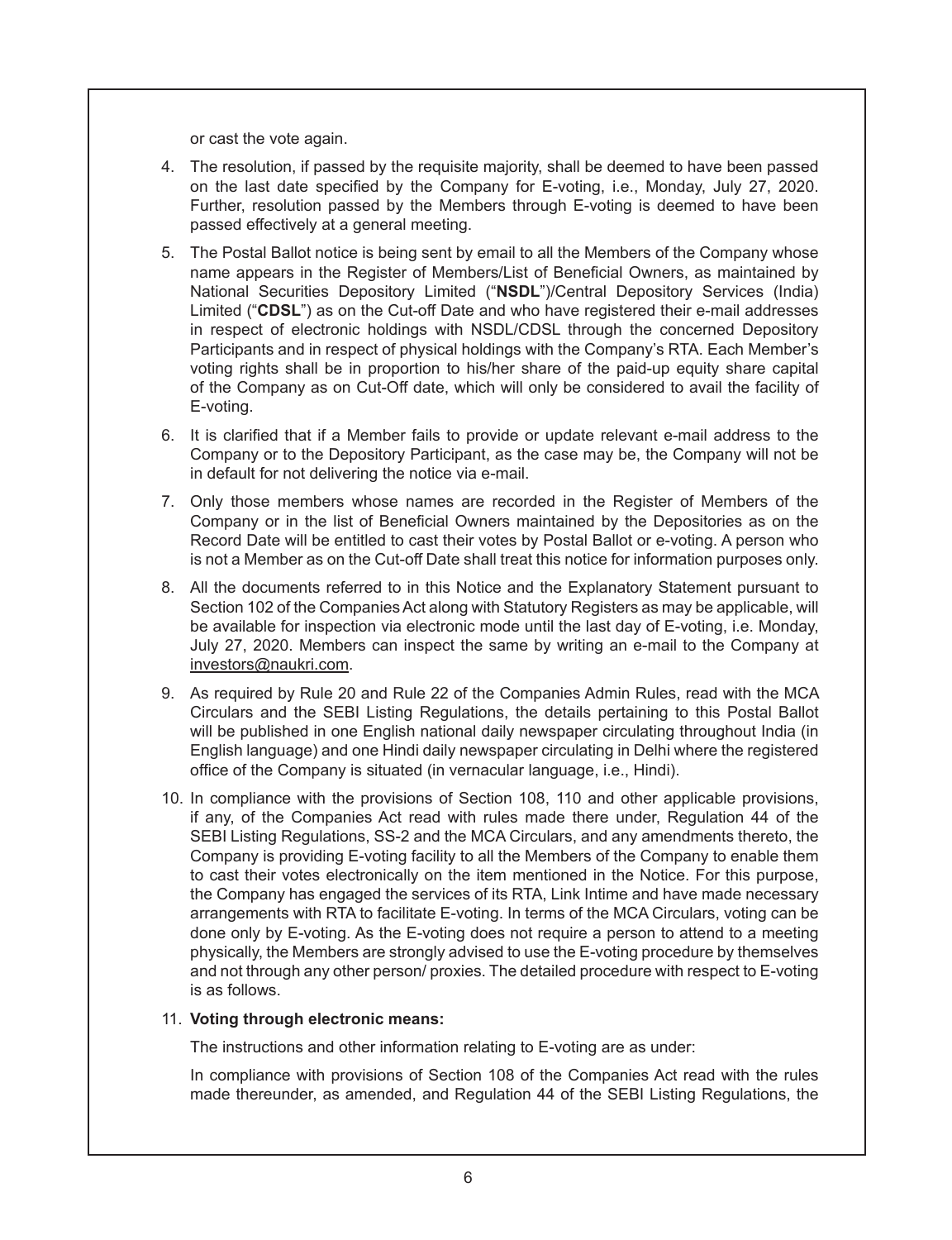Company is pleased to provide a facility to its Members, holding shares in physical or dematerialized form, as on the Cut-off Date, to exercise their right to vote by electronic means on the business specified in the accompanying Notice (the "**E-voting**") through the electronic voting service facility arranged by the Company's RTA.

#### **Instructions for shareholders to vote electronically:**

#### **A. Log-in to E-Voting website of Link Intime India Private Limited ("Link Intime")**

- 1. Visit the e-voting system of Link Intime. Open web browser by typing the following URL: https://instavote.linkintime.co.in.
- 2. Click on "Login" tab, available under 'Shareholders' section.
- 3. Enter your User ID, password and image verification code (CAPTCHA) as shown on the screen and click on "SUBMIT".
- 4. Your User ID details are given below:
	- a. **Shareholders holding shares in demat account with NSDL:** Your User ID is 8 Character DP ID followed by 8 Digit Client ID
	- b. **Shareholders holding shares in demat account with CDSL:** Your User ID is 16 Digit Beneficiary ID
	- c. **Shareholders holding shares in Physical Form (i.e. Share Certificate):**  Your User ID is Event No. + Folio Number registered with the Company
- 5. Your Password details are given below:
	- a. If you are using e-Voting system of Link Intime: https://instavote.linkintime.co.in for the first time or if you are holding shares in physical form, you need to follow the steps given below:

Click on "Sign Up" tab available under 'Shareholders' section, register your details and set the password of your choice and confirm (the password should contain minimum 8 characters, at least one special character, at least one numeral, at least one alphabet and at least one capital letter).

|                    | For Shareholders holding shares in Demat Form or Physical Form                                                                                                                                                      |
|--------------------|---------------------------------------------------------------------------------------------------------------------------------------------------------------------------------------------------------------------|
| <b>PAN</b>         | Enter your 10 digit alpha-numeric PAN issued by Income Tax Department<br>(applicable for both demat shareholders as well as physical shareholders).                                                                 |
|                    | Members who have not updated their PAN with Depository<br>Participant or in the Company record are requested to use the<br>sequence number which is provided in the e-mail shared with<br>respect to Postal Ballot. |
| DOB/<br><b>DOI</b> | Enter the DOB (Date of Birth)/ DOI as recorded with Depository participant<br>or in the company record for the said demat account or folio number in<br>dd/mm/yyyy format.                                          |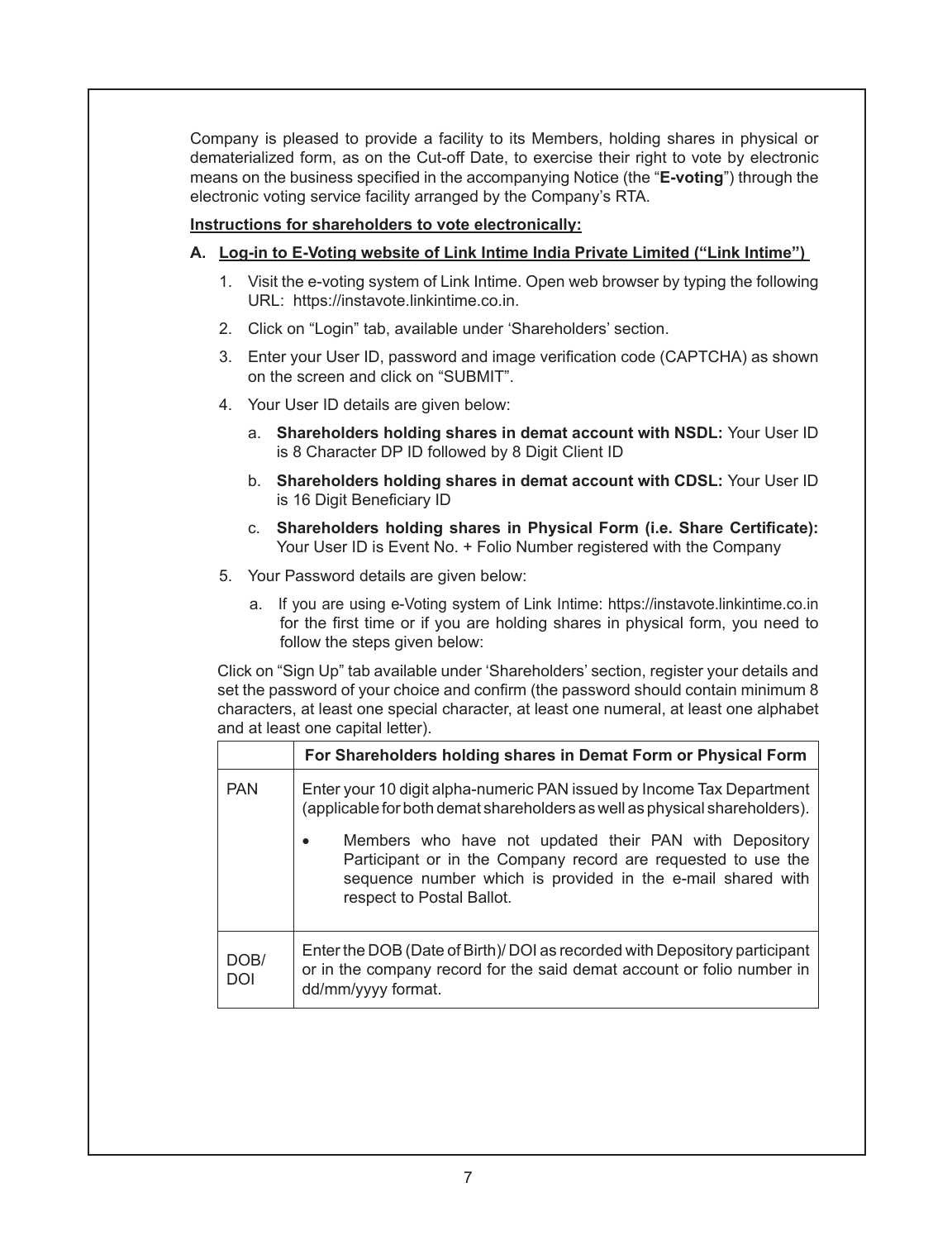| <b>Bank</b> | Enter the Bank Account number (Last Four Digits) as recorded in your                                                                                                                                                                                                       |
|-------------|----------------------------------------------------------------------------------------------------------------------------------------------------------------------------------------------------------------------------------------------------------------------------|
| Account     | demat account or in the company records for the said demat account or                                                                                                                                                                                                      |
| Number      | folio number.                                                                                                                                                                                                                                                              |
|             | Please enter the DOB/ DOI or Bank Account number in order to<br>register. If the above mentioned details are not recorded with the<br>Depository Participants or company, please enter Folio number in<br>the Bank Account number field as mentioned in instruction (4-c). |

b. If you are holding shares in demat form and had registered on to E-Voting system of Link Intime: https://instavote.linkintime.co.in, and/or voted on an earlier voting of any company, then you can use your existing password to login.

#### **If Shareholders holding shares in Demat Form or Physical Form have forgotten password:**

Enter User ID, select Mode and Enter Image Verification code (CAPTCHA). Click on "SUBMIT".

In case shareholder is having valid email address, Password will be sent to the shareholders' registered e-mail address. Else, shareholder can set the password of his/her choice by providing the information about the particulars of the Security Question & Answer, PAN, DOB/ DOI, Dividend Bank Details etc. and confirm. (The password should contain minimum 8 characters, at least one special character, at least one numeral, at least one alphabet and at least one capital letter)

**NOTE:** The password is to be used by demat shareholders for voting on the resolutions placed by the company in which they are a shareholder and eligible to vote, provided that the company opts for e-voting platform of Link Intime.

For shareholders holding shares in physical form, the details can be used only for voting on the resolutions contained in this Notice.

It is strongly recommended not to share your password with any other person and take utmost care to keep your password confidential.

#### **B. Cast your vote electronically**

- 6. After successful login, you will be able to see the notification for E-voting on the home page of INSTA Vote. Select/ View "Event No." of the Company, you choose to vote.
- 7. On the voting page, you will see "Resolution Description" and against the same the option "Favour/ Against" for voting. Cast your vote by selecting appropriate option i.e. Favour/Against, as desired.

Enter the number of shares (which represents no. of votes) as on the cut-off date under 'Favour/Against'. You may also choose the option 'Abstain' and the shares held will not be counted under 'Favour/Against'.

8. If you wish to view the entire Resolution details, click on the 'View Resolutions' File Link.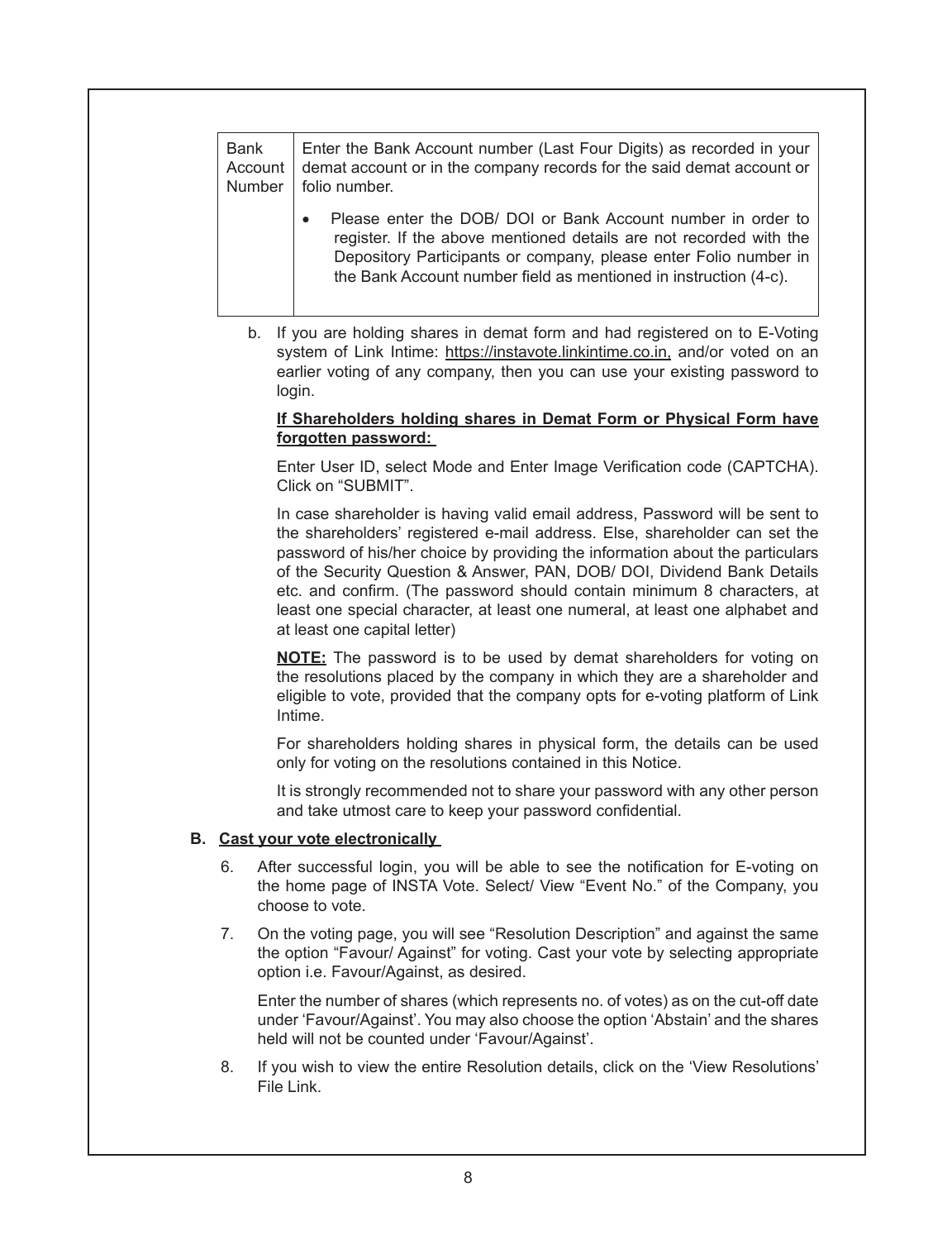- 9. After selecting the appropriate option i.e. Favour/Against as desired and you have decided to vote, click on "SUBMIT". A confirmation box will be displayed. If you wish to confirm your vote, click on "YES", else to change your vote, click on "NO" and accordingly modify your vote.
- 10. Once you confirm your vote on the resolution, you will not be allowed to modify or change your vote subsequently.
- 11. You can also take the printout of the votes cast by you by clicking on "Print" option on the Voting page.

#### **General Guidelines for shareholders:**

a. Institutional shareholders (i.e. other than Individuals, HUF, NRI etc.) and Custodian are required to log on to E-Voting system of Link Intime: https:// instavote.linkintime.co.in and register themselves as **'Custodian / Mutual Fund / Corporate Body'**.

They are also required to upload a scanned certified true copy of the board resolution/authority letter/power of attorney etc. together with attested specimen signature of the duly authorised representative(s) in PDF format in the **'Custodian / Mutual Fund / Corporate Body' login** for the Scrutinizer to verify the same.

- b. During the voting period, shareholders can login any number of time till they have voted on the resolution(s) for a particular "Event".
- c. Shareholders holding multiple folios/demat account shall choose the voting process separately for each of the folios/demat account.
- d. In case the shareholders have any queries or issues regarding E-voting, please refer the Frequently Asked Questions and Instavote E-Voting manual available at https://instavote.linkintime.co.in, under Help section or write an email to enotices@linkintime.co.in or Call on Tel no.: 022 – 49186000 or contact Mr. MM Jain, Company Secretary at email: investors@naukri.com.

#### **C. In case of shareholders who have not registered their email address:**

On account of threat posed by COVID-19 and in terms of the MCA Circulars, the Company will send Postal Ballot notice in electronic form only and hard copy of the Postal Ballot Notice and Form will not be sent to the shareholders for the Postal Ballot. Accordingly, the communication of the assent or dissent of the members would take place through the remote e-voting system only. Therefore, those shareholders who have not yet registered their email address are requested to get their email addresses registered by following the procedure given below:

a. In light of the MCA Circulars, shareholders who have not registered their email address and in consequence could not receive the E-voting notice may temporarily get their email registered with the Company's RTA by clicking the link: https:// linkintime.co.in/EmailReg/Email\_Register.html and following the registration process as guided thereafter. Post successful registration of the email, the shareholder would get soft copy of the notice and the procedure for E-voting along with the User ID and the Password to enable e-voting for this Meeting. In case of any queries, shareholder may write to rnt.helpdesk@linkintime.co.in, under Help section or Call on Tel no.: 022 – 49186000 or contact Mr. MM Jain, Company Secretary at email: investors@naukri.com.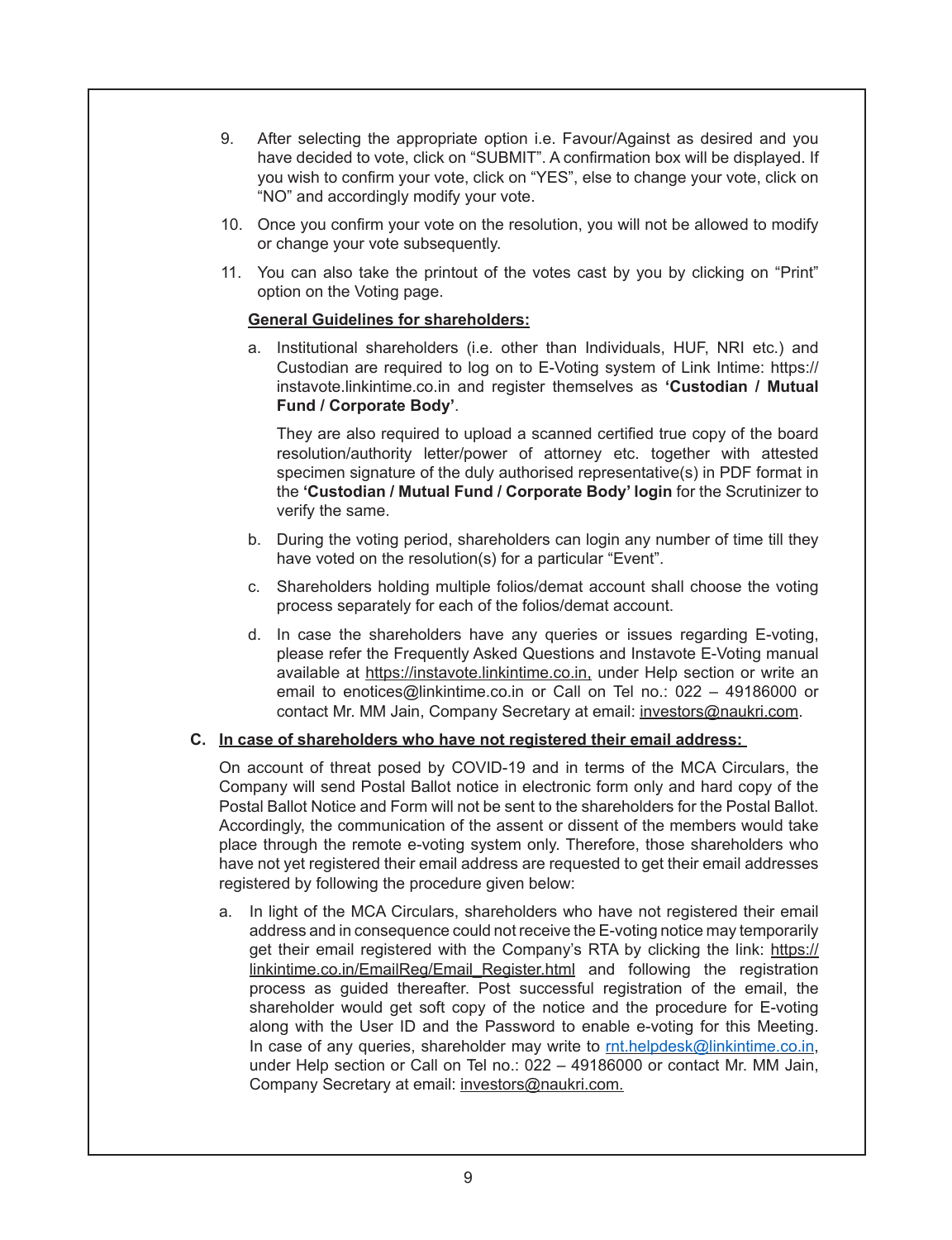- b. It is clarified that for permanent registration of email address, the shareholders are however requested to register their email address, in respect of electronic holdings with the Depository through the concerned Depository Participants and in respect of physical holdings with the Company's RTA, Link Intime by following due procedure.
- c. Those shareholders who have already registered their email address are requested to keep their email addresses validated with their Depository Participants / the Company's RTA, Link Intime to enable servicing of notices / documents / Annual Reports electronically to their email address.
- 12. The Scrutinizer shall after the conclusion of E-voting, unblock the votes cast through E-voting in the presence of at least two witnesses not in the employment of the Company and shall make, not later than 48 (forty-eight) hours of the conclusion of voting on Monday, July 27, 2020, a consolidated scrutinizer's report of the total votes cast in favour or against, if any, to the Chairman or any Director/Company Secretary authorized by him in writing, who shall countersign the same and declare the result of the voting forthwith.
- 13. The result of the E-voting would be announced by the Chairman or any Director/ Company Secretary authorized by him on or before 5:00 PM IST on Wednesday, July 29, 2020 at the Corporate Office of the Company at B-8, Sector 132, Noida-201304 (Uttar Pradesh) or at the Registered Office of the Company at GF-12 A, 94, Meghdoot Building, Nehru place, New Delhi- 110019. The Resolution, if approved by the requisite majority, shall be deemed to have been passed on Monday, July 27, 2020, being the last date specified for E-voting.
- 14. The said results, along with the Scrutinizer's report would be displayed at the Notice Board of the Company at its Registered Office/Corporate Office and on the website of the Company, i.e. www.infoedge.in and on the website of Company's RTA, i.e., https://instavote.linkintime.co.in. The results will be intimated to the Stock Exchanges within the prescribed time where the Company's shares are listed.

# **EXPLANATORY STATEMENT PURSUANT TO SECTION 102 OF THE COMPANIES ACT, 2013**

#### **The following Explanatory Statement pursuant to Section 102 of the Companies Act, 2013 ("Companies Act") sets out the material facts relating to the special business mentioned in the accompanying Postal Ballot Notice dated June 22, 2020 (the "Postal Ballot Notice").**

As a part of the growth strategy and to augment the long-term resources of the Company for meeting fund requirements of its business activities and general corporate and other purposes, members may note that this special resolution is to enable the Company to create, issue, offer and allot the equity shares of the Company of face value of Rs. 10 each (the "**Equity Shares**") for an aggregate consideration of upto Rs. 1875 Crore ( Rupees One Thousand Eight Hundred Seventy Five Crore only) by way of a qualified institutions placement ("**QIP**") to qualified institutional buyers ("**QIBs**"), in accordance with Chapter VI of the Securities and Exchange Board of India (Issue of Capital and Disclosure Requirements) Regulations, 2018 as amended (the **"SEBI ICDR Regulations"**), in one or more tranches, at such price or prices (at prevailing market price or at permissible discount or premium to market price in terms of applicable regulations) and on such terms and conditions as may be agreed by the board of directors of the Company (the **"Board"**), in consultation with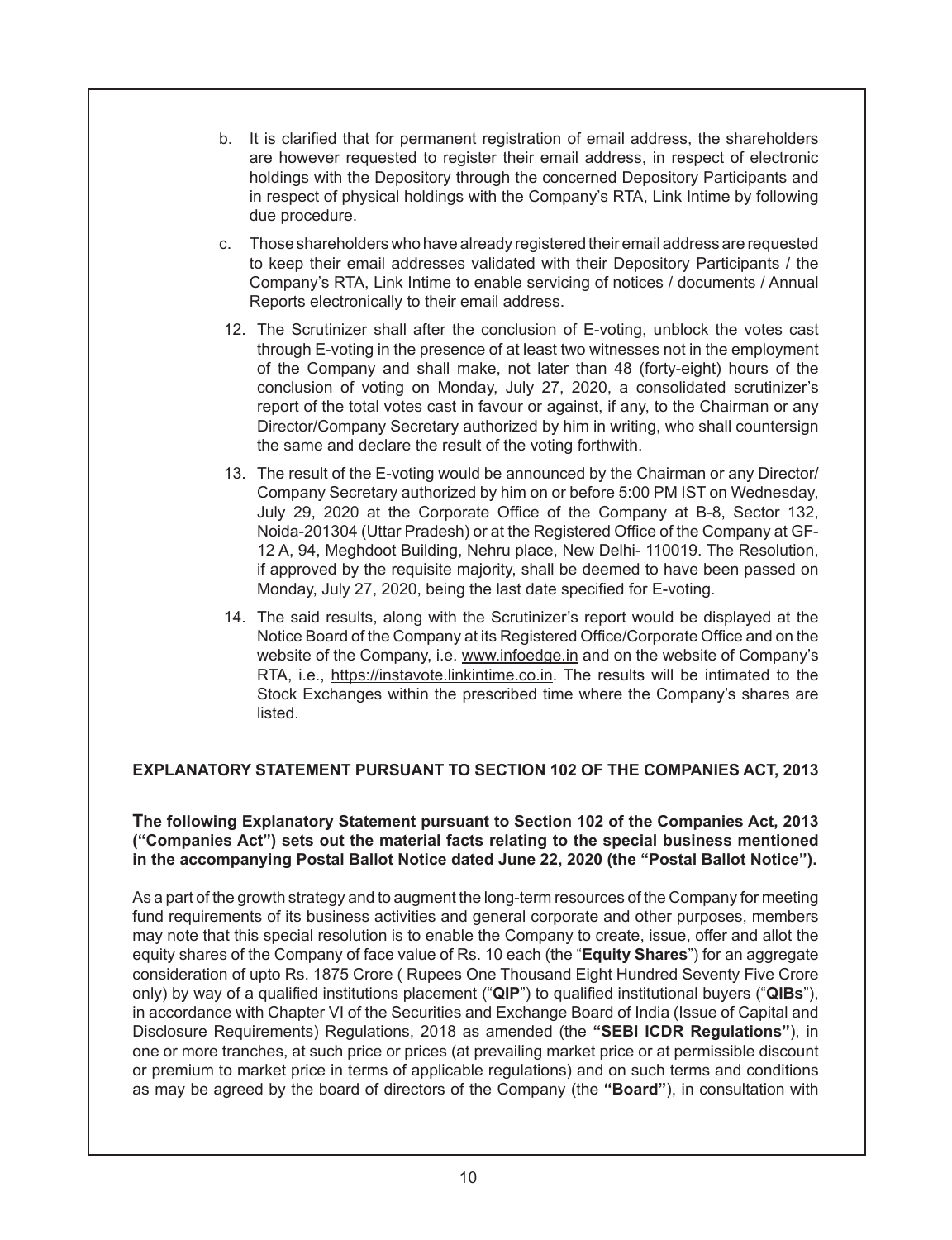the lead managers including the discretion to determine the categories of investors, considering the prevailing market conditions and other relevant factors wherever necessary, to whom the offer, issue and allotment of Equity Shares shall be made and wherever necessary, in consultation with the lead managers and/or other advisors that may be appointed. The Board at its meeting held on June 22, 2020, subject to the approval of the members, approved the issuance of Equity Shares by way of QIP.

As the proposed issue of Equity Shares by way of QIP may result in the issuance of Equity Shares to investors who may not be Members of the Company, consent of the Members is being sought by passing a special resolution as set out in this Postal Ballot Notice, pursuant to Section 42 and 62 or any other applicable provisions of the Companies Act, if any, the SEBI Listing Regulations, the SEBI ICDR Regulations and any other law for the time being in force and being applicable.

The object of the proposed issuance of Equity Shares by way of QIP is to augment the longterm resources of the Company for meeting fund requirements of its business activities, general corporate and other purposes and the issuance is a part of the growth strategy.

Since, the pricing and other terms of the QIP cannot be decided, except at a later stage, an enabling resolution is being passed to give adequate flexibility and discretion to the Board to finalize the terms of the Equity Shares that may be issued to the QIBs in the QIP. The pricing shall be freely determined subject to such price not being less than the price calculated in accordance with Chapter VI of the SEBI ICDR Regulations.

The Equity Shares to be allotted by way of QIP shall be at such price which is not less than the price determined in accordance with the pricing formula under Regulation 176(1) provided under Chapter VI of the SEBI ICDR Regulations (the "**QIP Floor Price"**), provided that the Board may, in consultation with the lead managers, issue Equity Shares at such discount over the QIP Floor Price which is not more than that permitted under the SEBI ICDR Regulations or other applicable law. The maximum amount that the Company intends to raise will not exceed (in aggregate, when such amount is raised in one or more tranches) the amount as specified in the resolution above of this Postal Ballot Notice at the issue price per Equity Share, as determined by the Board in accordance with applicable law. The details of the proposed allottees, percentage of their post QIP shareholding and the shareholding pattern of the Company will be decided and subsequently provided by the Company after issuance of Equity Shares.

The 'Relevant Date', for the purpose of pricing the Equity Shares to be allotted by way of QIP shall, subject to applicable law, be determined by the Board as being the date of the meeting on which the Board decides to open the issue of Equity Shares by way of QIP, subject to the receipt of Members' approval in terms of the Companies Act, the SEBI ICDR Regulations and other applicable laws, regulations and guidelines.

The allotment of Equity Shares issued by way of QIP shall be completed within a period of 365 days from the date of passing of this resolution by the Members or such other time as may be allowed under the SEBI ICDR Regulations from time to time.

The Equity Shares shall rank pari passu in all respects, including in respect of entitlement to dividend with the existing equity shares, as may be provided under the terms of the QIP, and in accordance with the provisions of the placement document(s).

The Equity Shares shall not be eligible to be sold for a period of one year from the date of allotment, except on a recognised stock exchange, or except as may be permitted under the SEBI ICDR Regulations from time to time.